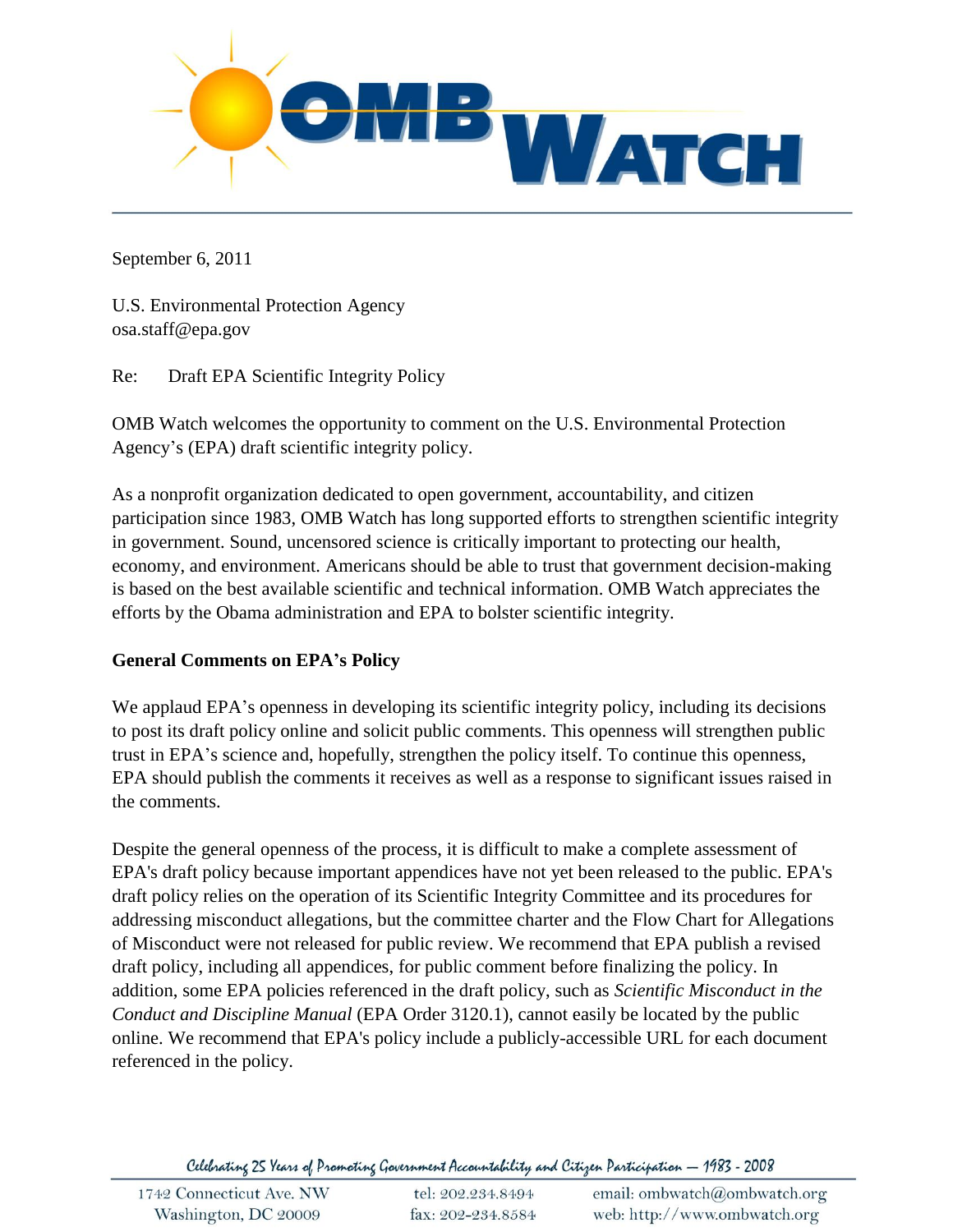In general, the portions of EPA's draft policy that have been released to date establish the appropriate principles for scientific integrity, particularly in striving to keep science free from political interference and to foster a culture of scientific openness. However, the translation of these principles into effective policies is lacking, and we recommend that EPA make significant changes to the draft policy to address this gap.

2

In revising the draft policy, we recommend that EPA review the draft policy published by the National Oceanic and Atmospheric Administration (NOAA) in June 2011. As OMB Watch noted in its comments to NOAA, that agency's draft policy includes thoughtful, enforceable details to protect and reinforce scientific integrity in the agency.<sup>1</sup> For instance, the NOAA draft policy establishes standards for contractors and grantees as well as agency staff, and it is important that EPA's policy do so as well.

#### **Recommendations**

 $\overline{a}$ 

To further strengthen scientific integrity at EPA, OMB Watch offers the following recommendations:

- 1. Make the prohibitions on political interference with science enforceable;
- 2. Strengthen protections for the free flow of scientific information;
- 3. Protect personnel who blow the whistle on scientific integrity violations;
- 4. Improve scientific integrity in peer review and federal advisory committees;
- 5. Expand the role and responsibilities of the Scientific Integrity Committee; and
- 6. Strengthen scientific integrity in interagency processes.

#### **1. Make the prohibitions on political interference with science enforceable**

EPA's draft policy rightly expresses the principle that the agency will defend against political manipulation of science. For instance:

Section II: "[I]t is ... essential that political or other officials not suppress or alter scientific findings"

Section IV(A): "[T]his policy ... [r] equires decisions by EPA science and other managers about the content of a scientific product to be based only on scientific considerations"

Section IV(B): "This policy is intended to outline the Agency's expectations for developing and communicating scientific information … further providing for and

<sup>&</sup>lt;sup>1</sup> http://www.ombwatch.org/files/info/NOAA-SI-OMBW.pdf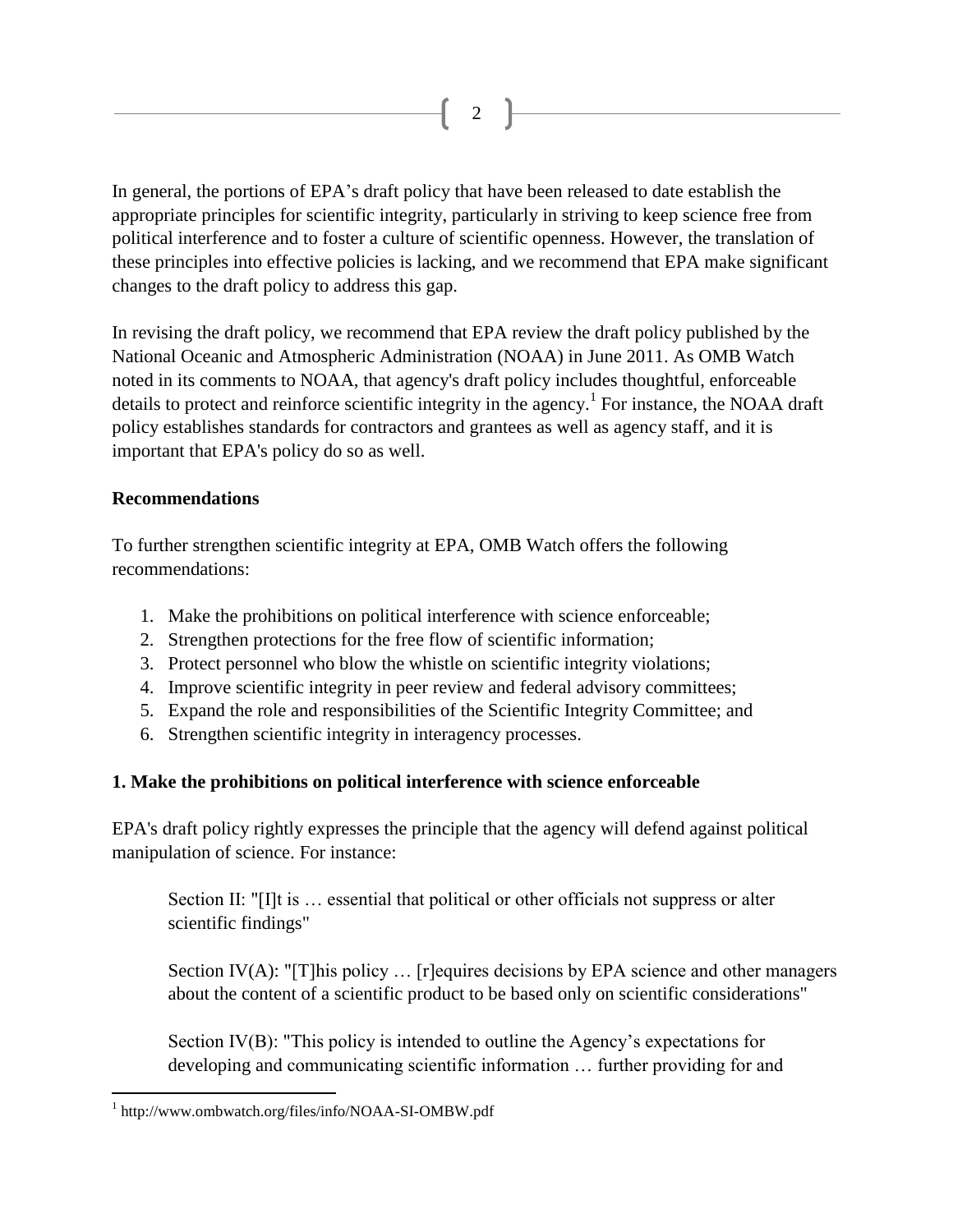protecting EPA's longstanding commitment to the full, timely, unfiltered and accurate dissemination of its scientific information free from political interference."

However, EPA's draft policy does not make these principles clearly enforceable. To prevent political manipulation of science, and redress any instances which may occur, it is essential that scientific integrity policies provide specific and enforceable standards. By failing to do so, EPA risks failing to accomplish the most important purpose of the new policies.

EPA's draft policy establishes some limited enforcement by directing staff to report scientific misconduct to the Scientific Integrity Committee or Office of the Inspector General. In Section IV(A) of the draft policy, EPA establishes that "[s]cientific misconduct specifically includes intentional circumvention of the integrity of the science and research process that compromises the scientific process." However, the draft policy does not establish clear standards for what actions would compromise the scientific process, specifically regarding political interference with science. While the draft policy does prohibit "fabrication, falsification, or plagiarism," there are several other ways to violate scientific integrity, such as politically-motivated censorship of, or inappropriate delays in releasing, scientific information. We echo the comments of the Union of Concerned Scientists regarding the need to expand the draft policy's definition of scientific misconduct.<sup>2</sup>

To make the draft policy's prohibition on political manipulation of science effective, EPA's policy should include a specific code of conduct to protect scientific integrity, including standards for supervisors and managers, similar to Section 7 of NOAA's draft policy. In addition, EPA should specifically state that violating the code of conduct constitutes scientific misconduct, as in Section 8.01 of its draft policy.

#### **2. Strengthen protections for the free flow of scientific information**

EPA's draft policy includes several laudable statements on the importance of preserving the free flow of scientific information. For instance, Section IV(A) states that "this policy … [f]acilitates the free flow of scientific information." In addition, Section IV(B) of the draft policy establishes "the importance and the need to foster a culture of openness regarding the results of research, scientific activities, and technical findings," and delineates specific standards for scientific communication.

Unfortunately, EPA's draft policy does not go far enough to establish specific protections for the free flow of scientific information. We recommend that EPA significantly revise Section IV(B) of the draft policy to streamline procedures for the release of scientific information and strengthen protections for open communication. Particularly troublesome is possibility of public

 $\overline{a}$  $2 \text{ http://www.ucsusa.org/assets/documents/scientific_integrity/UCS-Comments-EPA-SI-Policy-Compilation.pdf}$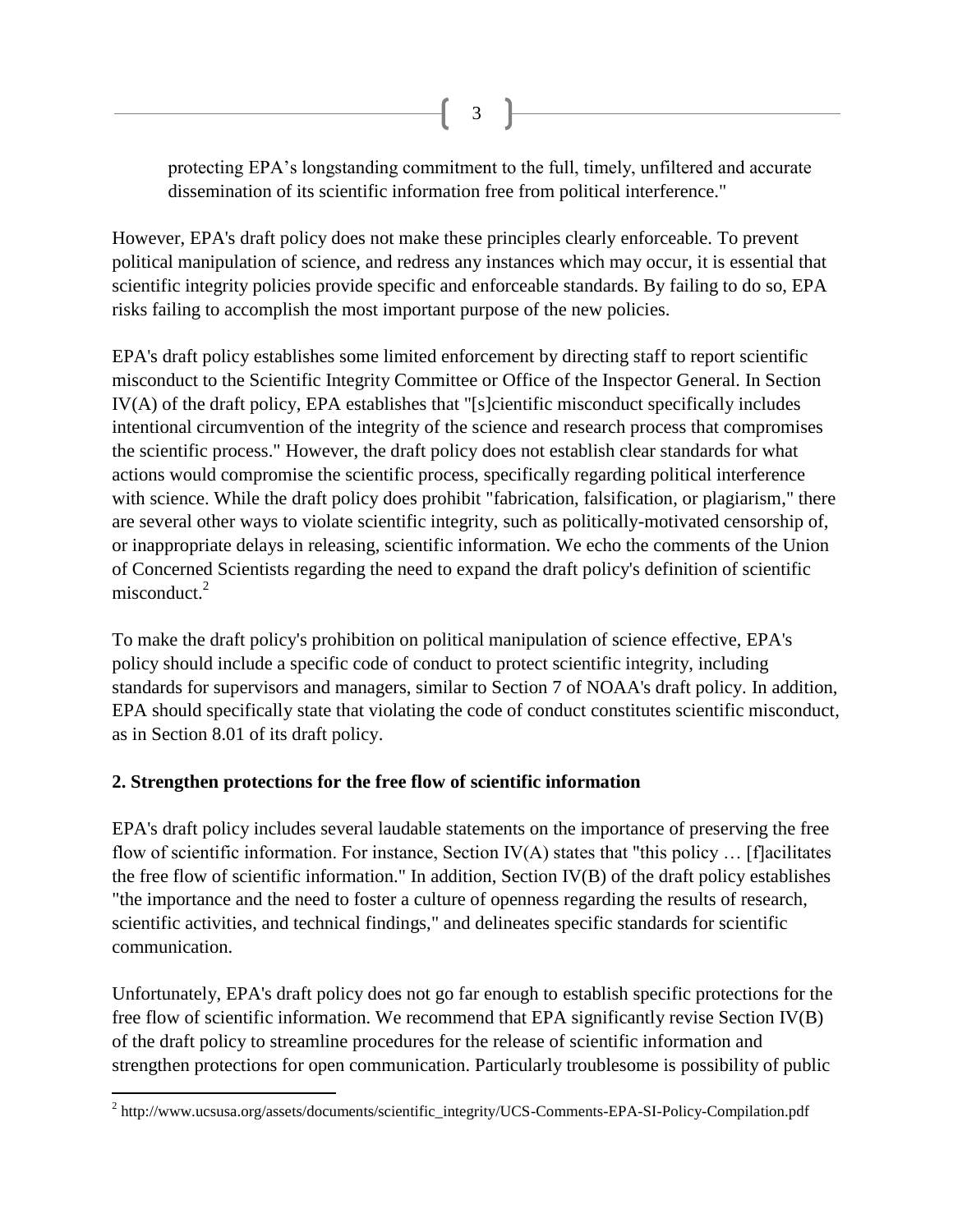affairs staff becoming gatekeepers between EPA scientists and the public due to the broad role of public affairs staff established in the draft policy. We recommend that EPA more clearly and narrowly delineate the role of public affairs staff to ensure the policy does not inhibit the free flow of information. In addition, we urge EPA to carefully consider the recommendations of the Union of Concerned Scientists and the Society of Environmental Journalists<sup>3</sup> regarding the free flow of scientific information.

#### **3. Protect personnel who blow the whistle on scientific integrity violations**

EPA's draft policy states in Section IV(A) that it "[s]trengthens the actual and perceived credibility of EPA science by … adopting appropriate whistleblower protections." However, despite this assertion, the policy does not actually describe those critical protections.

For EPA's scientific integrity policy to achieve its purposes, it is essential to ensure that those with knowledge of misconduct can safely report it. We recommend that EPA's policy include a clear statement that the agency will protect all personnel who uncover and report allegations of scientific misconduct. For instance, NOAA's draft policy includes such a statement in Section 5.04.

In addition, EPA should ensure that its whistleblower protections are enforceable under existing statutory protections. Specifically, 5 U.S.C. 2302(b)(8) protects disclosures of information reasonably believed to evidence "a violation of any law, rule, or regulation, or; gross mismanagement, a gross waste of funds, an abuse of authority, or a substantial and specific danger to public health or safety." While the latter category of disclosures could encompass disclosures of scientific integrity violations, their inclusion is not certain. To ensure whistleblowers have legal recourse and for the avoidance of doubt, EPA should issue its scientific integrity policy as a regulation. Additionally, the EPA policy should clearly state that any violation of scientific integrity policy represents an abuse of authority and/or gross mismanagement.

### **4. Improve scientific integrity in peer review and federal advisory committees**

EPA's draft policy begins to address the importance of scientific integrity in the agency's federal advisory committees (FACs) and peer review. However, the draft policy does not include sufficient detail about what the agency will do in either case.

The draft policy helpfully establishes in Section  $IV(C)(1)$  that: "the selection of members to serve on a scientific or technical FAC [will] be based on expertise, knowledge, and contribution to the relevant subject area." The same section also meaningfully improves standards for the

 $\overline{a}$ <sup>3</sup> http://www.sej.org/sites/default/files/EPA-ScientificIntegrityComments090211.pdf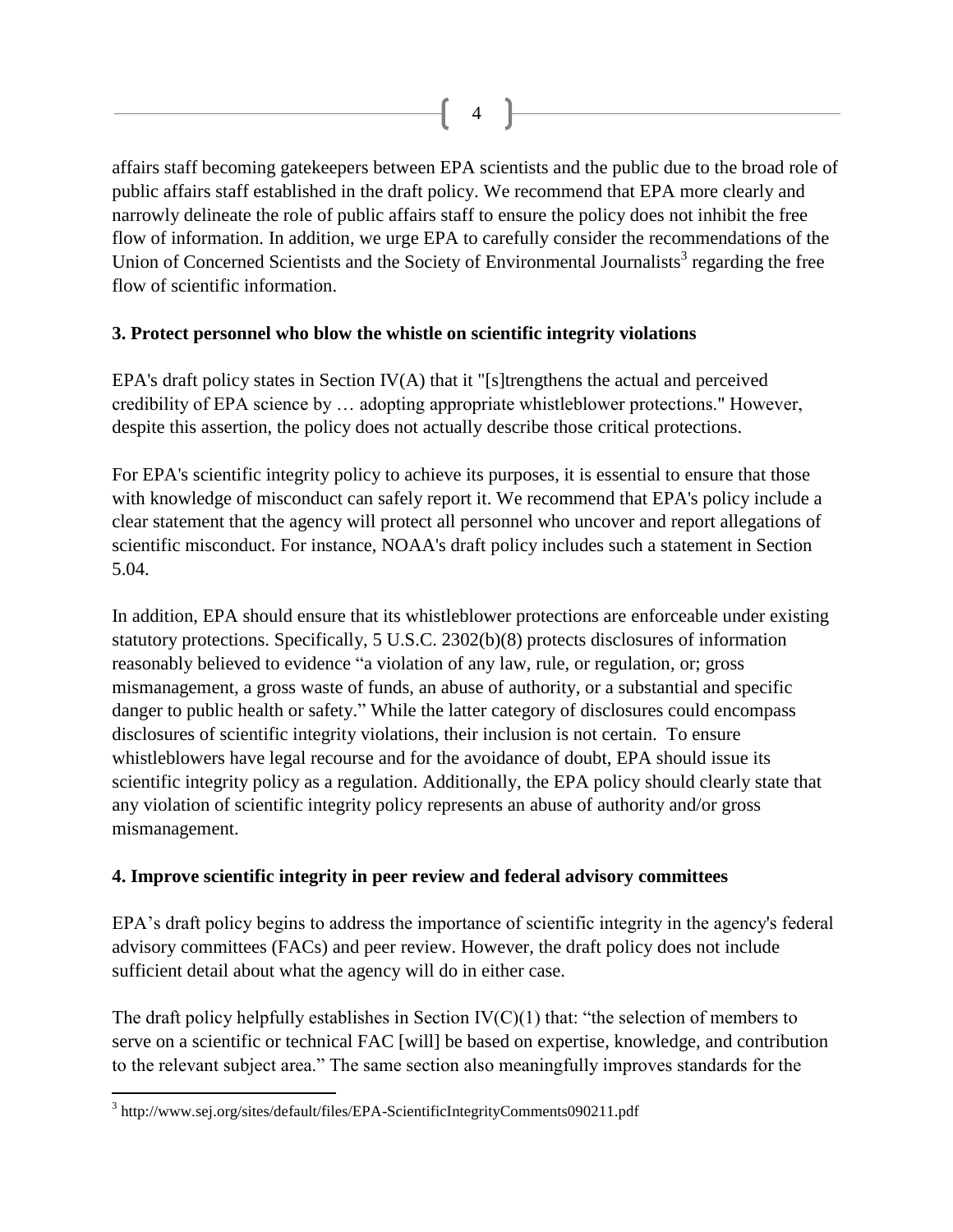transparency of FACs, including transparent recruitment of panelists, publishing biographical information of panelists, and disclosing conflict of interest waivers. In addition, the draft policy refers to EPA's existing peer review policies in Section IV(C)(2).

Despite these references, the policy fails to directly address ensuring scientific integrity by the selection of experts without conflicts of interest for advisory committees and/or peer review. Though the existing policy and handbook provide some standards for selecting panelists and minimizing conflicts of interest, the agency should take the opportunity while drafting its scientific integrity policy to institute further improvements. OMB Watch specifically recommends:

*Define conflict of interest:* Despite repeated use of the phrase, EPA's draft policy never defines "conflict of interest." We concur with the Union of Concerned Scientists' recommendation that EPA should include a clear definition and criteria for what constitutes a conflict of interest.

*Publish selection decisions:* EPA should make publically available the rationales for major decisions made during the panel selection process, including the criteria and procedures used. This would increase transparency in the panel formation process.

*Apply scientific integrity standards to peer reviewers and federal advisory committees:* External peer reviewers and contractors should be required to adhere to the same standards of scientific integrity as EPA employees. The draft policy should therefore be expanded to apply to all contractors who engage in or assist with scientific activities. Specifically, the agency should require all committee members and peer reviewers to sign a statement agreeing to abide by the scientific integrity standards. Individuals who refuse should not be selected as EPA peer reviewers or advisory committee members, and those who are found to violate the standards should be barred from participating in such roles in the future.

For example, in 2007, EPA selected a hazardous waste industry scientist to peer review the science behind an agency proposal to deregulate the industry, raising concerns among public interest advocates about the impartiality of the science.<sup>4</sup> Although EPA adopted an addendum to its peer review handbook in 2009 regarding impartiality of reviewers, the addendum makes clear that "the Standards of Ethical conduct for Employees of the Executive Branch … do not apply to experts hired through a contract mechanism. Experts are held to the standards that are in their contract." As a result, it is crucial that EPA enforce clear standards for external peer reviewers, including requiring compliance with the agency's scientific integrity policy.

*Increase disclosure of relevant information on panelists:* Though the draft policy recommends that "the Agency to make all Conflict of Interest waivers granted to committee members publicly

 $\overline{a}$ 

<sup>&</sup>lt;sup>4</sup> http://www.cspinet.org/integrity/watch/200709102.html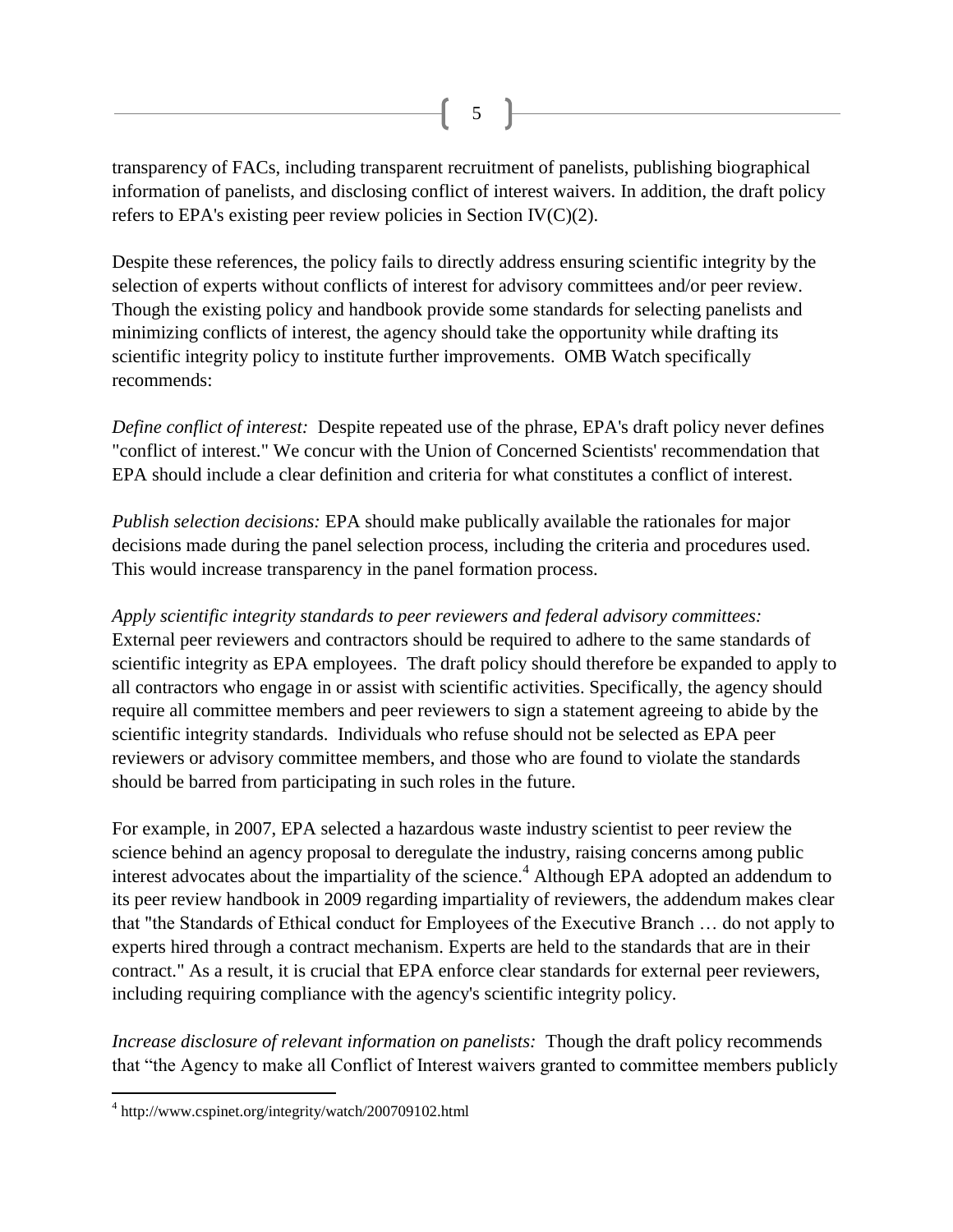available," it should also require greater disclosure of information that would allow the public to assess conflicts or biases, including prior financial and institutional relationships and public statements. While current policies require conflict of interest disclosure, the time period of the review is far too short. For peer reviewers, the review only covers the previous two years. The EPA should expand conflict of interest reviews to cover at least 10 years.

#### **5. Expand the role and responsibilities of the Scientific Integrity Committee**

EPA rightly recognizes the need for a regular process to review the new policy's effectiveness and the agency's performance under the policy by establishing its Scientific Integrity Committee in Section V of the draft policy. Because it can be difficult to predict how a new policy will perform in reality, it is helpful that the draft policy charges the committee with annual public reporting on scientific integrity in the agency, biennial review of the policy's effectiveness, and recommending revisions to the policy. In addition, the draft policy helpfully tasks the committee with training agency personnel on scientific integrity, a necessary step to ensure compliance and strengthen a culture of scientific integrity in the agency.

To further strengthen the draft policy, EPA should clarify the contents of the committee's public reports. Specifically, the policy should make misconduct investigations transparent. We stated previously that Americans should be able to trust that government decision-making is based on the best available scientific and technical information. By extension, Americans deserve to know when the scientific integrity of a study or decision has been compromised. However, EPA's draft policy does not give consideration to public reporting of violations of the policy. This public accountability is an important aspect to safeguarding the policy's success.

Accordingly, we echo the recommendation of the Union of Concerned Scientists that EPA should revise the draft policy to provide for regular public reporting of aggregate statistics of misconduct allegations and the details of confirmed allegations, such as in the committee's annual public reports.

#### **6. Scientific integrity at EPA depends on strong protections in interagency processes**

Strong scientific integrity protections at EPA alone are not sufficient to fully protect the integrity of EPA science. Because EPA is sometimes party to interagency processes, EPA science may be weakened if similarly strong scientific integrity protections are not in place at other agencies. OMB Watch has long pointed out that interagency processes are often vulnerable to political manipulation and encourages EPA and the administration to explore ways to ensure that interagency processes do not result in the loss of scientific integrity. The task of fully securing EPA science will not be complete until other agencies do so as well, particularly the Office of Management and Budget (OMB) and other White House offices.